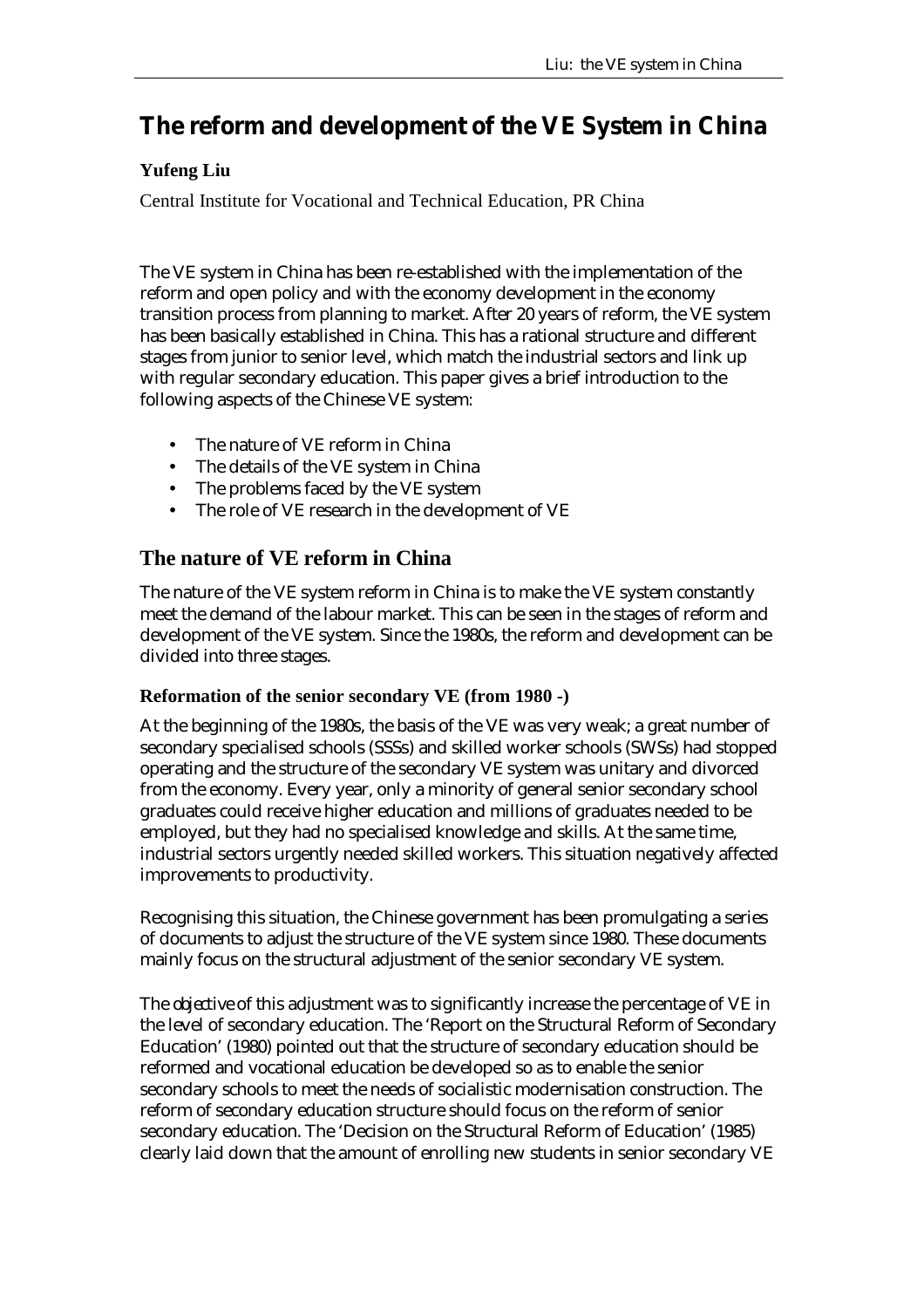schools should be equal to that in senior secondary general education schools within five years.

The *way* to reach this objective was to change some senior general education schools into vocational (or technical) schools. Since then, lots of senior general schools of low quality were changed into vocational high schools.

After ten years of development, the VE gained great achievements. However, totally speaking, it was still very weak; it could not meet the development of economic construction and the development of society. Therefore, the 'Decision on Energetically Developing Vocational and Technical Education' (1991) pointed out that the strategic position and function of the VE should be highly recognised. It was decided to carry out the policy to energetically develop VET. This document put forward specific policies to develop VE and concrete requirements for VE reform.

The 'Outline on Reform and Development of Education in China' was drawn up in 1993. This required governments at various levels to attach great importance to vocational education, make overall plans and energetically develop vocational education. In 1994, 'The suggestion of implementing the 'Outline on Reform and Development of Education in China'' stated that the new developing objective of VE was to increase the percentage of students in VE schools to 60% of the total in the same level schools by 2000.

Before 1994, considerable emphasis had been placed on the development of senior secondary VE.

### **Actively developing higher VE ( from 1994 -)**

With the development of economy and technology, industries demanded lots of practical personnel of high level that could change design into forefront productions. Only higher VE could cultivate this kind of personnel; not university, nor senior secondary VE. From 1994, the focal point of developing VE was put not only on secondary VE, but also on higher VE.

The National Education Conference was held in June 1994, stressing that higher VE should be developed actively. 'From now on, the scale of higher Education should be broadened, especially the scale 3 year higher education and higher VE should be broadened'.

To carry out the spirit of the National Conference, in October 1994, the State Education Commission dispatched a circular to run higher VE as an experiment within ten secondary specialised schools. This circular required experimental schools to understand their training objective on the basis of analysing the economic construction and job features, and to develop a teaching plan and syllabus on the basis of job analysis, attaching importance to competency and practical teaching. In October 1995, the State Education Commission sent out another circular to improve the reform of vocational universities to make them have more characteristics of higher VE. In December 1995, the State Educational Commission sent out a circular to establish demonstration in vocational universities.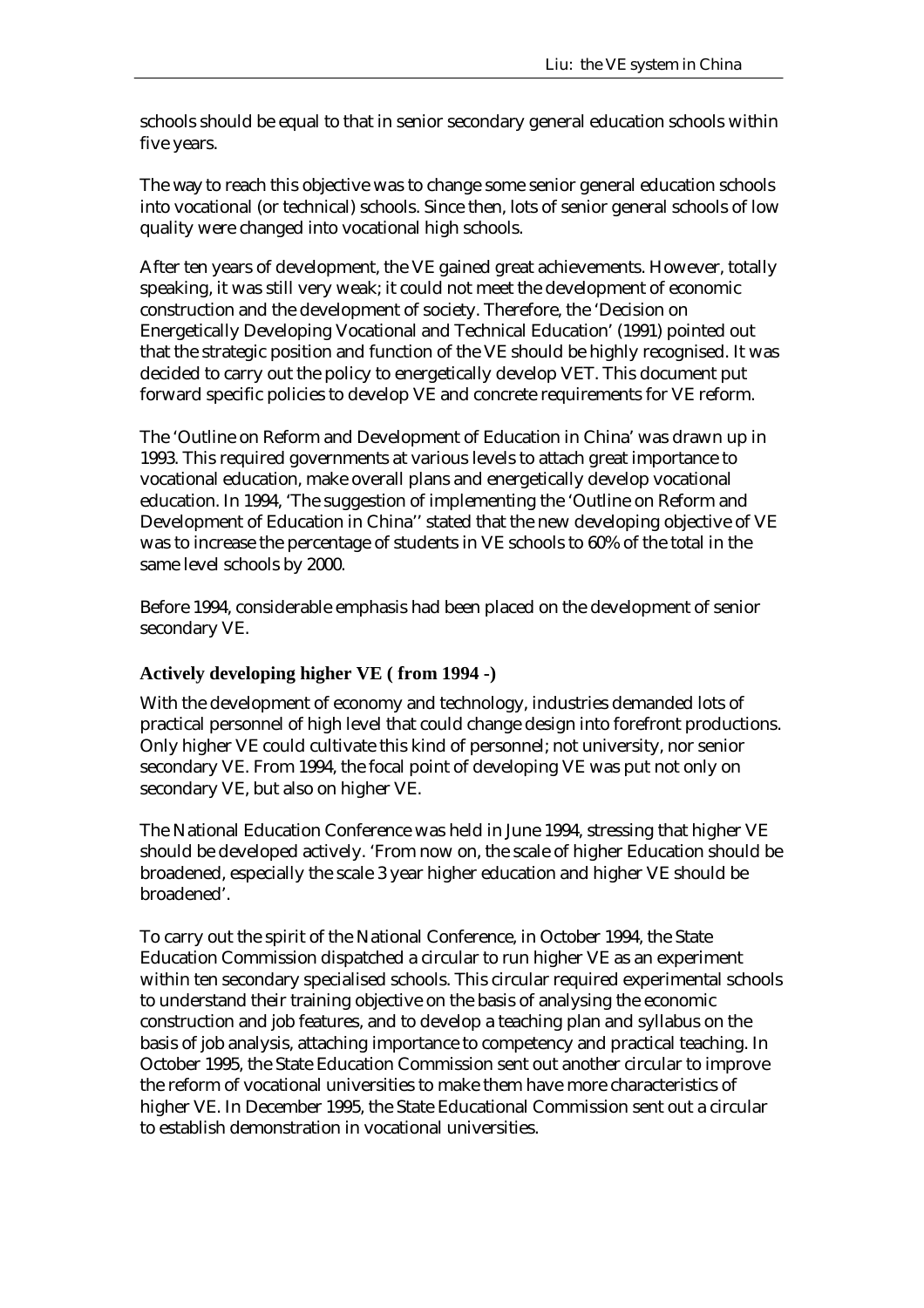In 1996, 'The Ninth Five-Year Plan for Educational Development and the Long Range Development Program Toward the Year 2010' pointed out that one of the goals of educational development was to moderately expand the scale of higher education, and optimise its structure and further improve the quality and efficiency of educational provision. With regard to the relative weight of degree-level and sub degree-level programs, priority was to be given to the development of sub degreelevel programs, especially those catering to the manpower needs of the rural regions, the small and medium-sized enterprises (SMEs), rural enterprises, and the service sector in urban and rural areas, provided either by regular or adult HEIs or by tertiary vocational education institutions.

### **Establishing the flyover of the VE system (from 1998 -)**

Since 1998, great efforts have been made to establish the flyover of the VE system to facilitate communication between vocational education and higher education.

The 'Action Scheme for Invigorating Education Towards the 21st Century' (1998) pointed out that actively developing higher vocational education constitutes a pressing demand of national economic development, for it can improve people's scientific and cultural quality and postpone their need for employment. We should gradually develop ways to facilitate communication between vocational education and regular higher education, so that graduates from secondary vocational schools may continue their studies in higher education institutions after passing the qualifying examination.

The 'Decision on Deepening Educational Reform and Promoting Quality Education' (1999) further emphasised that an educational system adapted to the socialistic market economy and the internal law of education should be set up, and that within this VE system, different types of education should be connected and secondary VE graduates should have the opportunities to advance their studies. Vocational technical colleges may adopt a variety of methods to enrol graduates from regular middle schools and secondary vocational schools. Vocational technical college (or vocational college) graduates may continue their studies in regular HEIs after going through certain screening procedures.

After putting the spirit of related VE reform documents into effect for 20 years, the VE system, in which different levels and types are connected, has basically been established. Totally speaking, this VE system is adapted to the market economy and internal law of education.

# **The system of Vocational and Technical Education in China**

The system of vocational education consists of education in vocational schools and vocational training. Vocational education in China is provided at three levels: junior secondary, senior secondary and higher.

Conducted mainly in junior vocational schools - and aimed at training workers, peasants and employees in other sectors with basic professional knowledge and certain professional skills - junior vocational education refers to the vocational and technical education after primary school education, and is a part of the nine-year compulsory education. The students in secondary vocational schools should be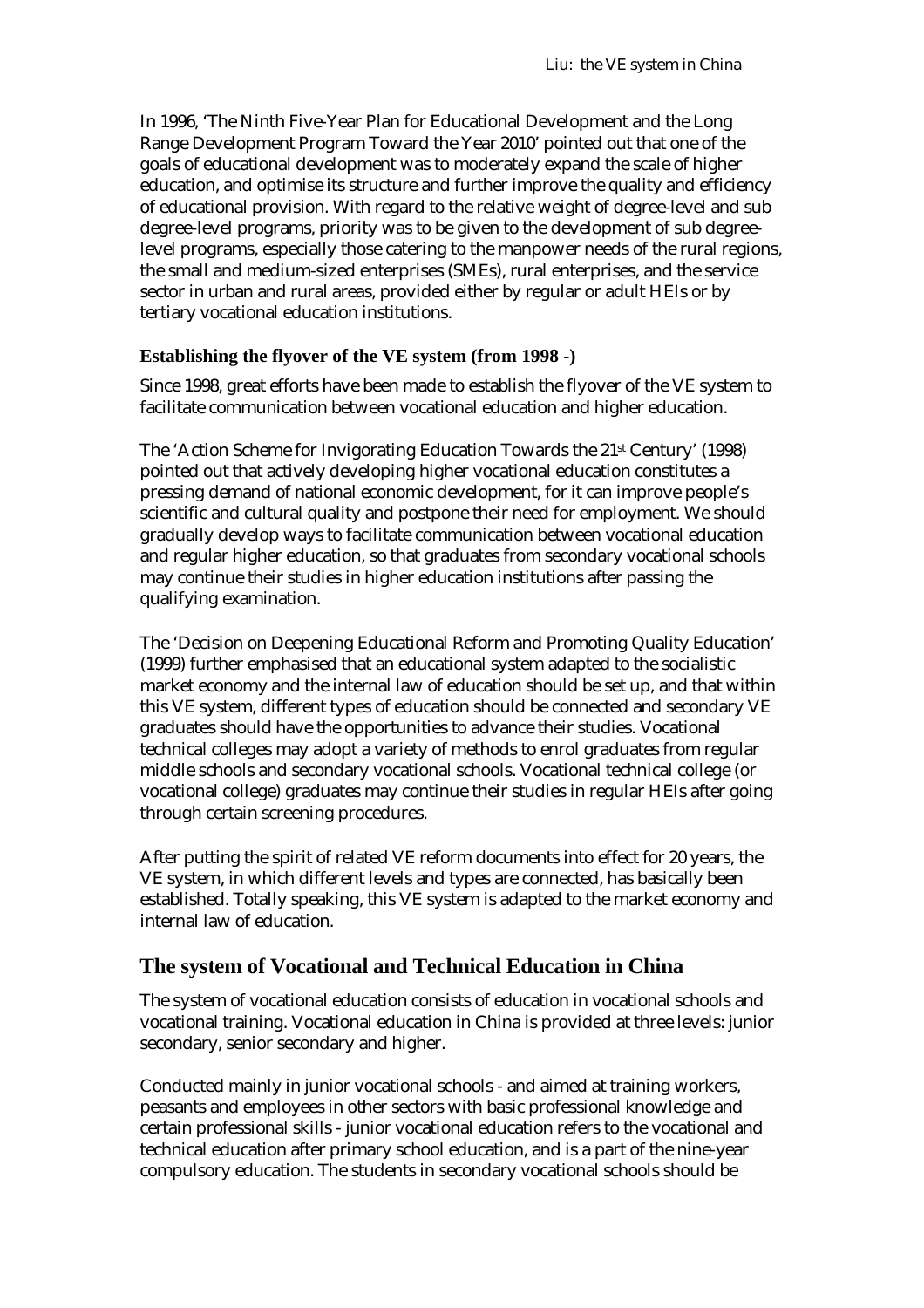primary school graduates or youth with equivalent cultural knowledge. This schooling lasts 3-4 years. To meet the needs of labour forces for the development of rural economy, junior vocational schools are mainly located in rural areas where the economy is less developed. In 1999, there were 1,319 such schools, with 900,800 students enrolled.

The secondary level mainly refers to the vocational education at the stage of senior high school. This is composed of specialised secondary schools, skill worker schools and vocational high schools. Secondary vocational education plays a guiding role in training manpower with practical skills at primary and secondary levels of various types. *Specialised* secondary schools enrol junior high school graduates with a schooling of usually four years and sometimes three years, with the schooling lasting two years. The basic tasks of these schools are to train secondary-level specialised and technical talents for the forefront of production. All the students should master the basic knowledge, theory and skills of their speciality, in addition to the cultural knowledge required for higher school students.

**Table 1:** Data on junior secondary vocational school development in the 90s (10,000 people)

| Year | Number of<br><b>Schools</b> | <b>Enrolment</b> | Number of<br>students at<br>school | Percentage of number of<br>students at school in all<br>students in the same<br>level |
|------|-----------------------------|------------------|------------------------------------|---------------------------------------------------------------------------------------|
| 1990 | 1509                        | 19.36            | 47.88                              | 1.22                                                                                  |
| 1991 | 1556                        | 23.82            | 52.33                              |                                                                                       |
| 1992 | 1593                        | 26.68            | 56.38                              |                                                                                       |
| 1993 | 1582                        | 26.65            | 56.24                              |                                                                                       |
| 1994 | 1538                        | 28.51            | 63.05                              |                                                                                       |
| 1995 | 1535                        | 28.84            | 69.69                              | 1.47                                                                                  |
| 1996 | 1534                        | 30.68            | 77.52                              | 1.54                                                                                  |
| 1997 | 1469                        | 30.88            | 80.89                              |                                                                                       |
| 1998 | 1472                        | 34.89            | 86.70                              | 1.59                                                                                  |
| 1999 | 1319                        | 33.76            | 90.08                              | 1.55                                                                                  |

**Table 2**: Data on senior secondary vocational school development in the 90s (10,000 people)

| Year | Number of<br>specialised<br>schools | Number of<br>vocational high<br>schools | Number of<br>skilled worker<br>schools | Number of adult<br>specialised<br>schools |
|------|-------------------------------------|-----------------------------------------|----------------------------------------|-------------------------------------------|
| 1995 | 4049                                | 8612                                    | 4507                                   |                                           |
| 1996 | 4099                                | 8515                                    | 4467                                   |                                           |
| 1997 | 4143                                | 8578                                    | 4395                                   |                                           |
| 1998 | 4109                                | 8602                                    | 4395                                   | 5065                                      |
| 1999 | 3962                                | 8317                                    | 4098                                   | 5165                                      |

Aiming at training secondary–level skill workers, skill worker schools enrol junior high school graduates. This schooling lasts three years. Quite capable of practicing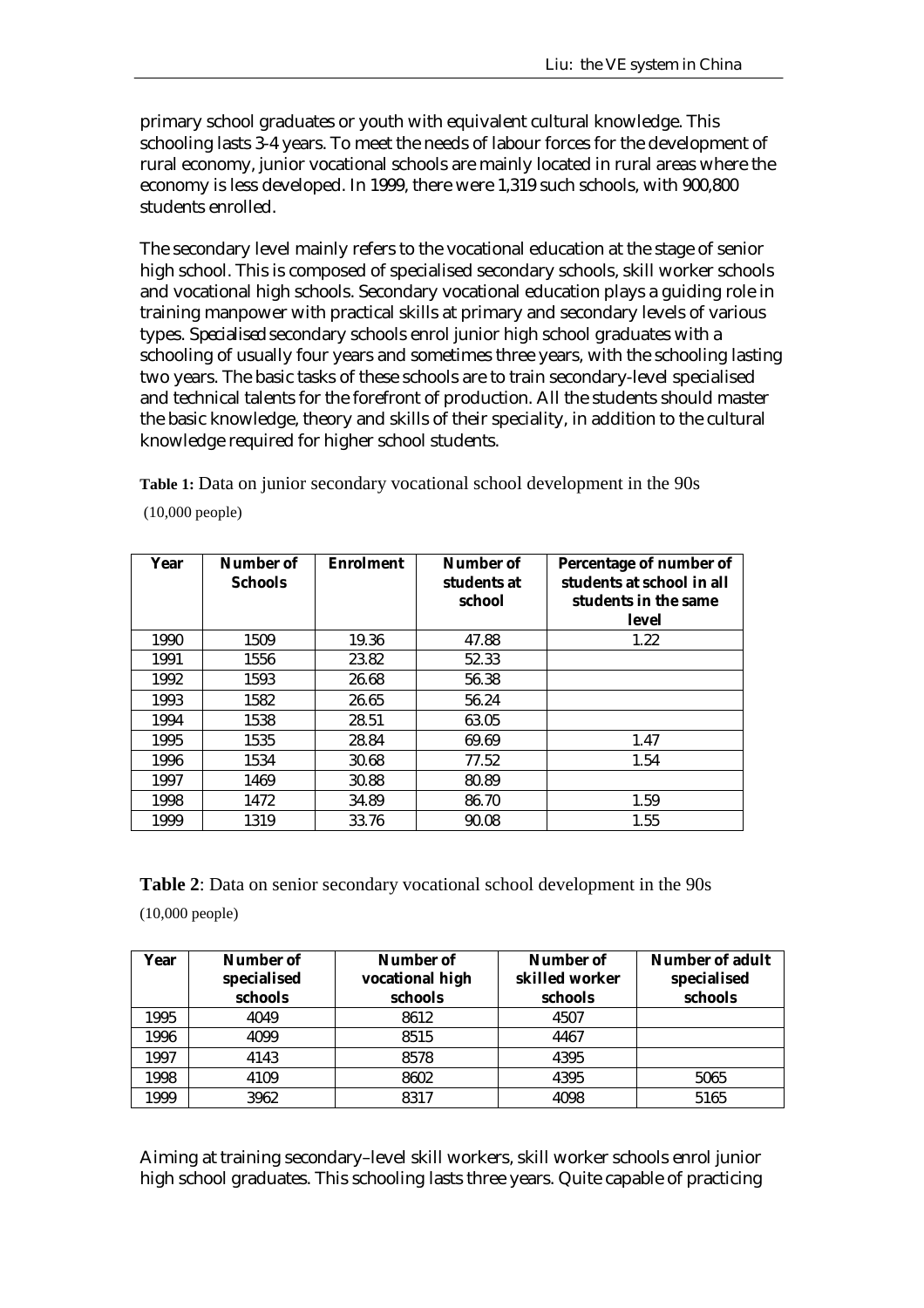and operating, their graduates will directly be engaged in production activities. Vocational high school enrols junior high school graduates, and its schooling lasts three years. Its main task is to train secondary-level practice-oriented talents with comprehensive professional abilities and all-round qualities, directly engaged in the forefront of production, service, technology and management.

With the schooling lasting 2-3 years, higher vocational education mainly enrols graduates from regular high schools and secondary vocational schools. In recent years, the proportion of graduates from secondary vocational education has been increased, establishing the links between secondary and higher vocational education gradually. Aiming at training secondary and high-level specialised technical and management talents needed in economic construction, higher vocational education emphasises the training of practice-oriented and craft-oriented talents.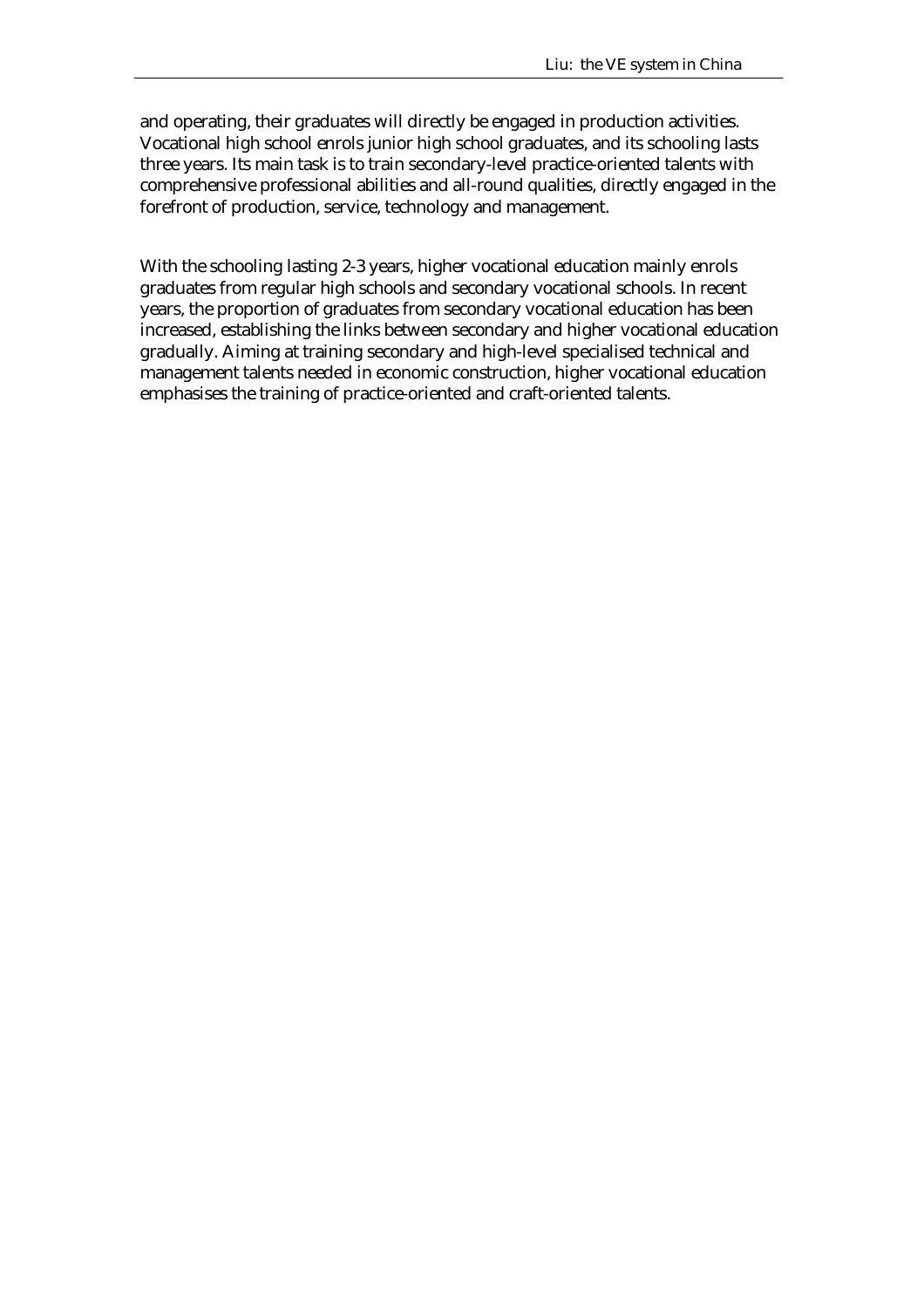# The Education System of P. R China

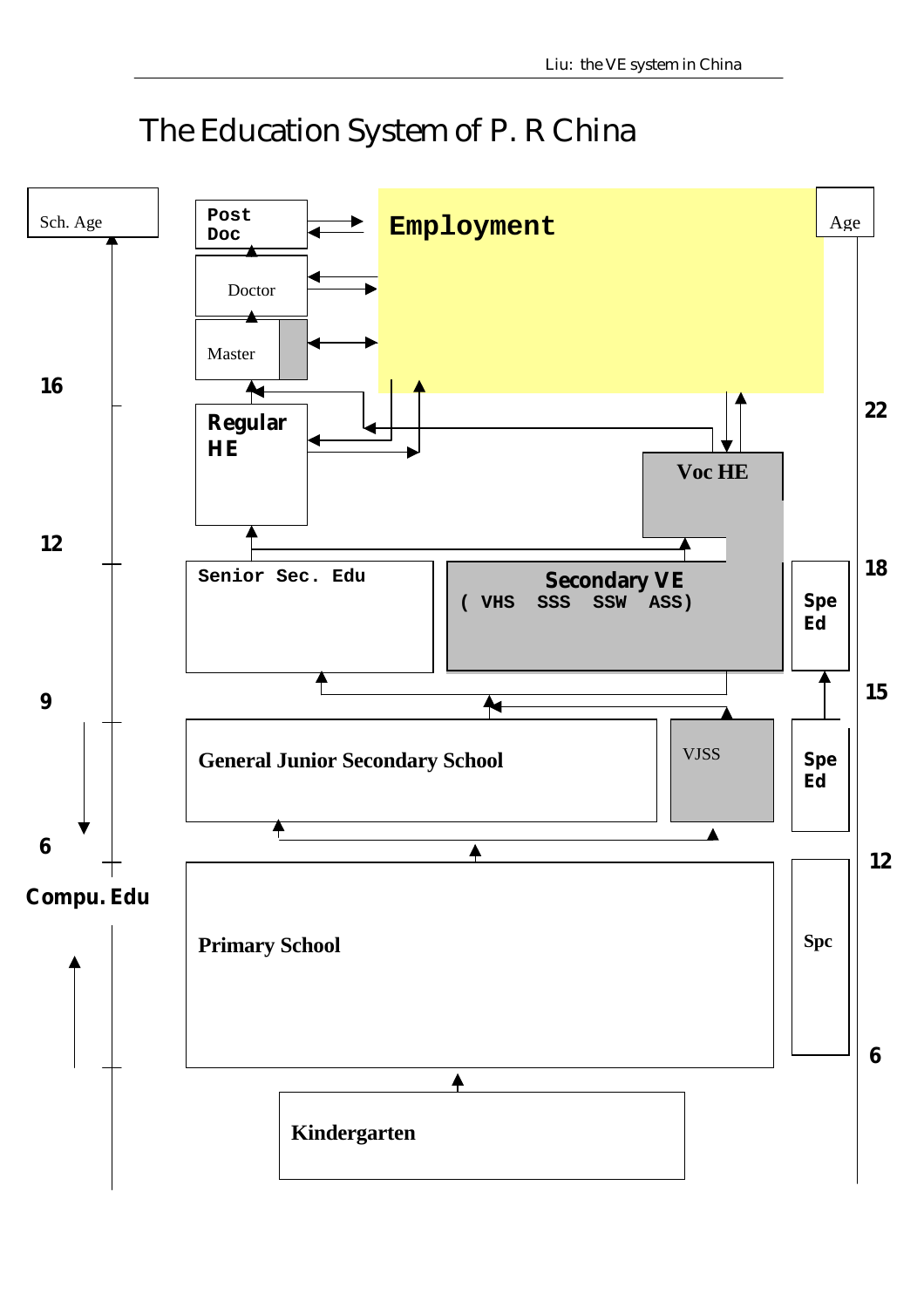| Year | Number of<br>schools | enrolment | Number of<br>students at<br>school | <b>Number of graduates</b> |
|------|----------------------|-----------|------------------------------------|----------------------------|
| 1990 | 114                  | 24059     | 72449                              | 26452                      |
| 1991 | 114                  | 22930     | 63459                              | 24943                      |
| 1992 | 85                   | 27053     | 66219                              | 20315                      |
| 1993 | 83                   | 35274     | 79909                              | 19647                      |
| 1994 | 87                   | 35518     | 93939                              | 21456                      |
| 1995 | 86                   | 37050     | 98300                              | 28863                      |
| 1996 | 82                   | 38596     | 98831                              | 31766                      |
| 1997 | 80                   | 44665     | 112092                             | 29818                      |
| 1998 | 101                  | 62751     | 148561                             | 35480                      |
| 1999 | 161                  | 123400    | 234200                             | 40100                      |

**Table 3:** Data on development of vocational universities in the 90s

Vocational training of various forms has been playing a more and more important role in vocational education. At present, vocational training is mainly conducted and managed by the departments of education and labour, but enterprises are encouraged to provide vocational training for their own employees.

# **The problems faced by the VE system in China**

Due to historical reasons, the VE system in China is school-based. This has resulted in the system facing the following problems:

### **Enterprises don't want to cooperate with the VE system**

Under the planned economy, everything related to enterprise belonged to the state; gaining profit or losing money had nothing to do with enterprise itself. But now after the enterprise reform, enterprise has to assume sole responsibility for its profits or losses. Due to historical reasons, state-owned enterprises and collective enterprises have a heavy economic burden; they not only have to pay pensions and medical fees for lots of retired staff and workers, but also have to pay wages for lots of existing workers and staff members. Some of these enterprises are now in a depressed state. At the same time, some enterprise directors cannot recognise the value of cooperating with the VE system - therefore, the enterprises don't want to cooperate.

Due to the unbalance of the relationship of supply and demand in the labour market, and the fact that the related policies have not formed a complete system, these enterprises can easily get the manpower they need in the labour market. This means that they don't need to provide input into the VE system.

Enterprises in labour market belong to the demand side. They know clearly what kind of manpower they need and how much they need. Without the cooperation of enterprises, the VE system cannot meet the demands of the labour market.

### **The quality of VE could not meet the demands of the labour market**

Due to the following reasons, the quality of VE could not meet the demands of the labour market: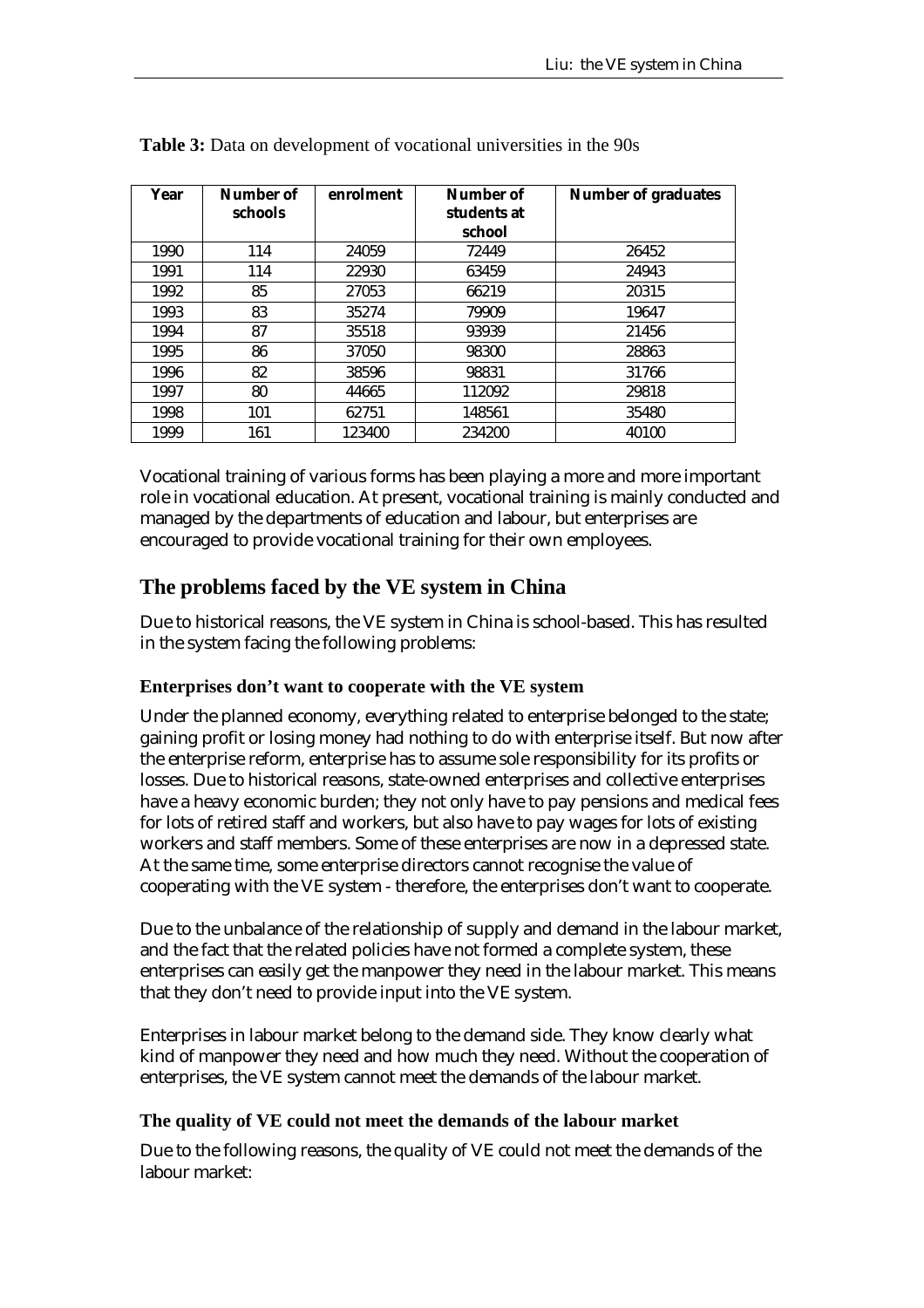- the reform in the VE system under the transition process is without precedent in history. Without related experiences, it's hard to forecast the related problems during the transition process;
- the theory of socialist market economy has not matured it's difficult to forecast the problems which might appear;
- the curriculum in VE institutes is academic and subject-based;
- the relationship between VE and enterprise is loose the demand of enterprises could not rapidly reach the VE system; and
- most VE teachers are underqualified.

### **Flyover of the VE system is not very fluent**

Although government has the policy to develop higher VE and to establish flyover of the VE system, due to the following practical problems, flyover of the VE system is not very fluent.

- higher general and VE institutes are unwilling to enrol students from secondary VE institutes for the reason that higher education thinks that the quality of students in secondary VE institutes is lower than in general secondary education schools;
- the main content of examination for entering higher VE is general cultural knowledge – this is unfair for the secondary VE students;
- the percentage of secondary VE graduates which could receive higher VE is still very small; and
- the objectives and curricula between secondary VE and higher VE lack continuity.

### **The role of VE research in the development of VE**

In the process of reforming VE, research has been significant in helping VE reform process in China to a great extent, for it can introduce and research modern VE theory, and improve the efficiency of VE reform.

For instance:

- Competency is emphasised in the process of reform of VE instruction in China. It was introduced and researched first by VE research institutions, and finally accepted by administrative sectors of VE. Now competency has become one of the goals of VE reform.
- New VE teacher qualifications, and abstract research outcomes of VE attach importance to VE teacher professional competency.